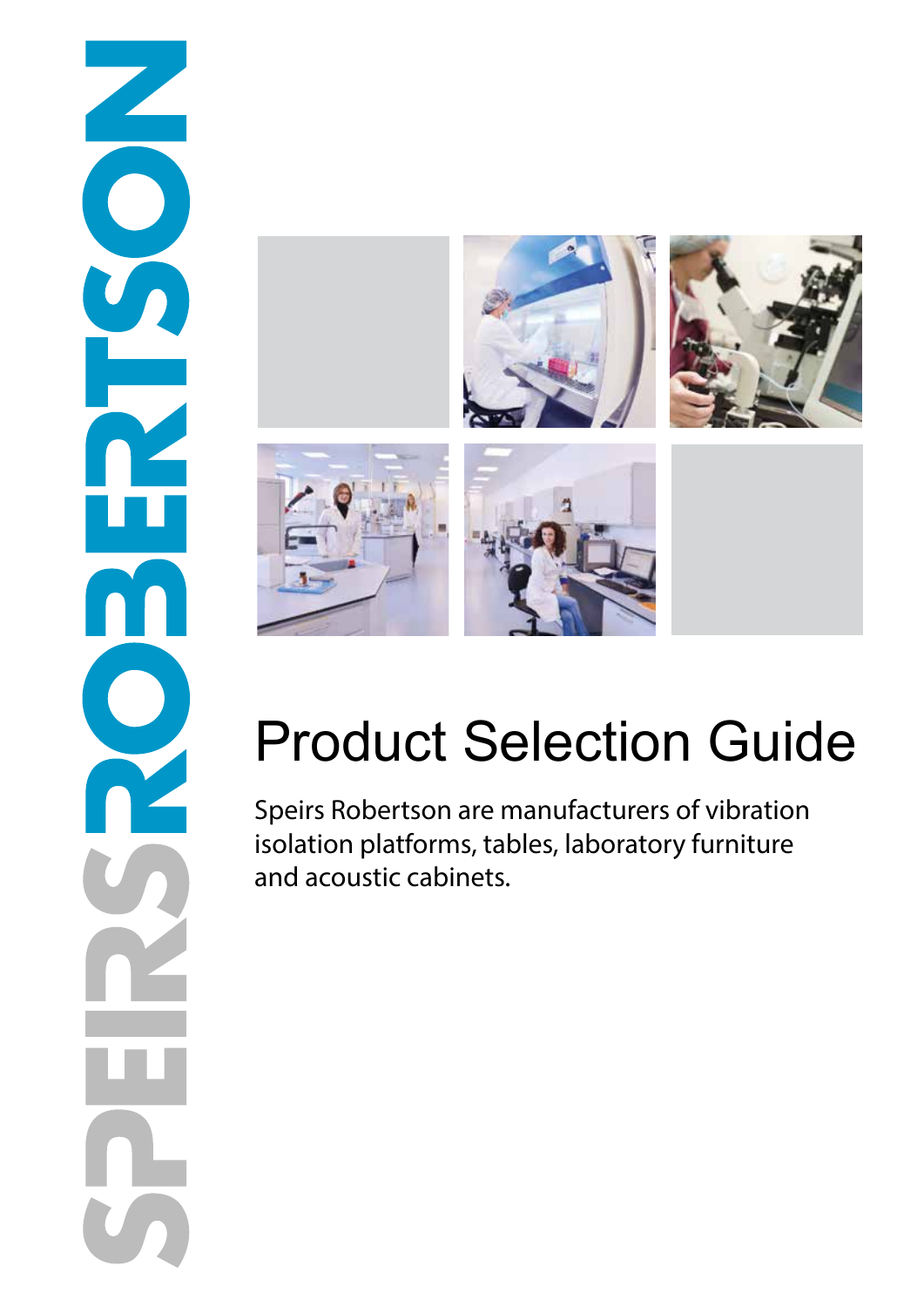## **Key advantages**

- Creates the best environment for scientific instruments, reducing costs by speeding up measurements and improving accuracy
- Instrument manufacturers and industry regulations require products to be placed in environments where they function properly
- Choice of surfaces suitable for differing environments, such as laboratories, clean rooms, medical and biohazard areas
- Competitively priced, flat packed and easy to install with no maintainance required

### **How to select products**

#### **Selection procedure for isolation products**

**Product catagory>Isolation level>Load capacity>Surface>Size**

**1. Product Catagory** Decide if you are looking for performance benching,single tables or platforms.

**2. Isolation level**. Next decide on what level of isolation from vibrations you require.

**a) Basic level** If floor vibrations are low and you are using basic laboratory instruments such as **general purpose balances or microscopes,** then performance benching or tables are a good option and provide a robust surface on which to work.

**b) Research level**. If you are using sensitive instruments such as **microbalances or research microscopes**, then you probably need more sophisticated vibration isolation as achieved using Sorbothane isolators. Platforms should be placed on Performance benching.

**c) Performance level**. If you are using high performance instruments such as **5 place microbalances, confocal microscopes or ultramicrotomes** then you should use isolation products with damped rolling diaphragm air isolators, which give very high levels of isolation. Air platforms are available in two versions: Active, which require a supply of compressed air and automatically adjust to load or Passive which are pumped up and left alone. Air platforms should be placed on performance benching.

**3. Load capacity** Once you have decided on the level of isolation performance you require. you need to check the weight to be placed onto the products and select products accordingly. We offer products with differing levels of load capacity. You should choose the version with maximum load closest to the expected load. For simplicity we sometimes refer to a capacity of 25kgs as Balance types, to 75kgs as Microscope types and 200kgs as Instrument types, which also includes all basic level tables and benching

**4. Surface type.** You next need to select the worktop type. This will most likely depend on the environment. We offer Pharma stainless, Trespa and Epoxy (we also offer 316 bright polished stainless as an option). For cleanrooms stainless is generally recomended, as well as for food and biohazard areas. Trespa is good for general laboratory use. **5. Size**. You next need to decide on the length and width you require. We offer a wide range of choices to suit most applications. For tables you can choose a working height of 750 or 900mm, 750 is standard

**Accessories**. We provide a wide range of accessories for use with the above products. These include compressors, shelves, under bench cabinets, monitor stands, arm rest bars, keyboard shelves , arm rests, acoustic hoods and draft shields

and for 900 add -900 to the code at the end

We also offer contoured microscope platforms (which are profiled to suit these instruments) , isolation area tables (which have an isolation area for instruments built into the worktop) and stainless workstations which have an M6x25mm hole pattern across the top surface

#### **Selection procedure for benching products**

Benching is supplied as modular sections which connect together, there is a choice of section lengths and under bench cabinets or shelves which can be added as required. The benching connects at right angles where there are corners. The standard width is 750mm and working height 900mm with a white Trespa toplab worktop. You should measure the length required and check which arrangement of units best suits your needs. This benching provides a performance level base for isolation platforms for sensitive instruments and gives great flexiblity in their positioning in the working environment



#### **Acoustic hoods and draft shield**

Isolation platforms only remove vibrations coming from the surface an instrument rests on and if there are drafts or high levels of noise it is important to shield the instrument on its isolating platform from these as well. We offer a wide range of acoustic shields to isolate balances , microscopes and other sensitive equipment from airborne disturbances, These are placed on our performance benches, tables or active area tables over the instrument on an isolation platform.

#### **Product Listings**

Products are defined by catagory heading (such as AMS, AMD-SB) followed by size (Length x Width in cm s) and surface(where choice) (such as as AMF-60x60-SS). Frames for isolation tables give a working height of 750mm, if 900mm is required add -900 to the order code (eg AMD-SB-75x75-900). Benching is always 900mm height



# **SPEIRSROBERTSON**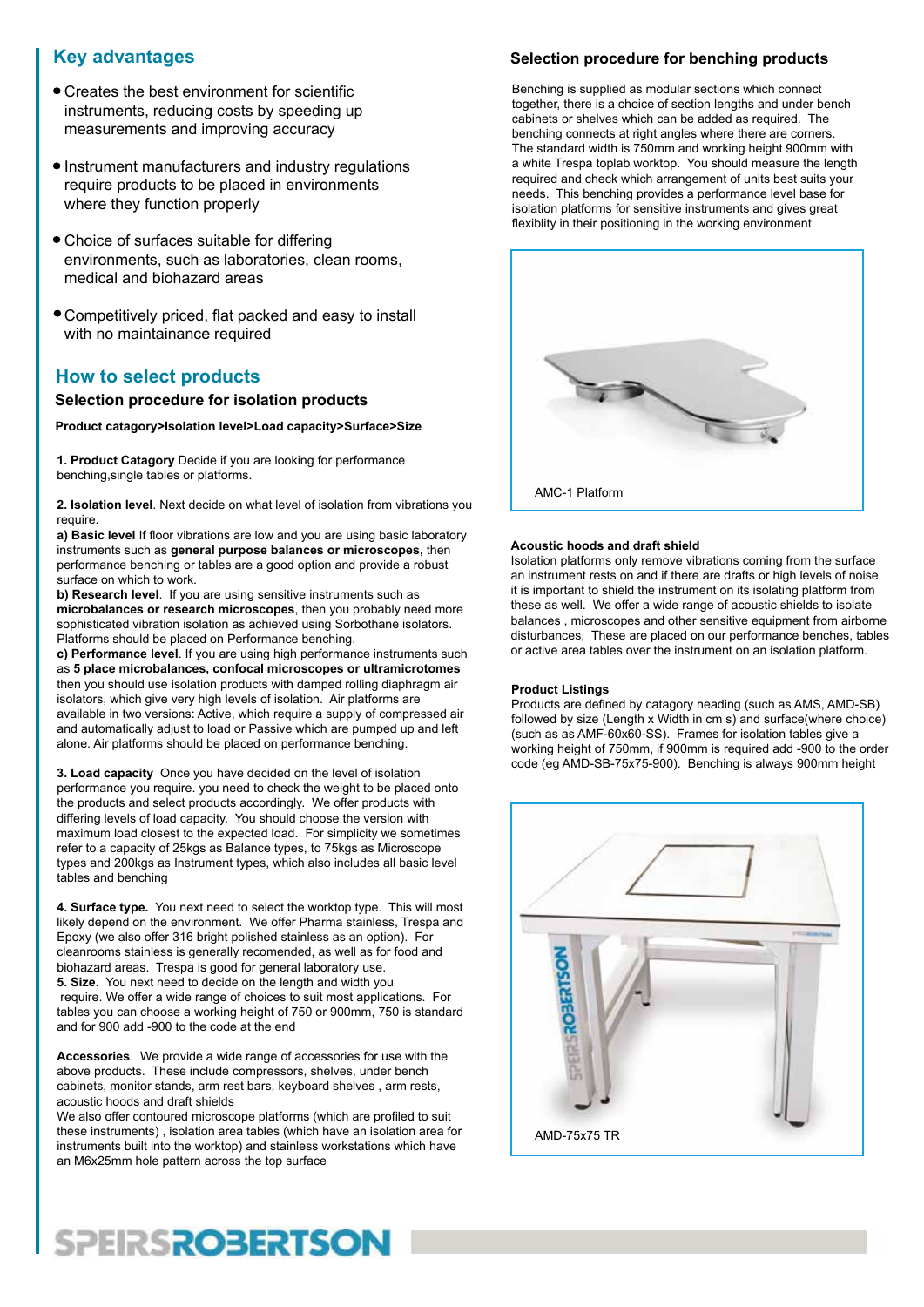# **PLATFORMS**

#### **Air isolation platforms**

**AMF Epoxy Active Air (100kg)** AMF-60x60;AMF-75x75;AMF-90x75;AMF-120x75 **AMF Stainless Active Air (100kg)** AMF-60x60-SS;AMF-75x75-SS;AMF-90x75-SS;AMF-120x75-SS **AMP Stainless Passive Air (100kg)** AMP-60x60-SS;AMP-75x75-SS;AMP-90x75-SS;AMP-120x75-SS **AMP Epoxy Passive Air (100kg)** AMP-60x60;AMP-75x75;AMP-90x75;AMP-120x75 **AMFH Workstation Active Air (100kg)** AMFH-60x60;AMFH-75x75;AMFH-90x75;AMFH-120x75 **AMF-LX Stainless Balance Active Air (100kg)** AMF-40x50-LX;AMF--60x60-LX **AMB Stainless Passive Balance Air (100kg)** AMB-30x45;AMB-40x50;AMB-60x60

#### **Sorbothane isolation platforms**

**AMS Stainless Balance (25kg)** AMS-30x45;AMS-40x50;AMS-60x60 **AMSM Stainless Microscope (75kg)** AMSM-75x75;AMSM-90x75;AMSM-120x75 **AMSR Stainless Instrument (200kg)** AMSR-75x75;AMSR-90x75;AMSR-120x75

#### **Contoured Microscope Platforms**

AMC-1 Electroless Nickel Passive Air (75kg); AMC-3 Epoxy Passive Air (75kg); AMC-7 Epoxy Sorbothane

#### **High Load Platforms**

**AMCU Stainless Heavy Instrument (1000kg)** AMCU-75x75; AMCU-90x75;AMCU-90x90

### **TABLES**

#### **Air isolation tables stainless**

**AMD-MF Microscope Active Air (100kg)** AMD-MF-75x75;AMD-MF-90x75;AMD-MF-120x75 **AMD-MP Microscope Passive Air(100kg)** AMD-MP-75x75;AMD-MP-90x75;AMD-MP-120x75 **AMD-FH Microscope Workstation (100kg)** AMD-FH-75x75;AMD-FH-90x75;AMD-FH-120x75

#### **Air isolation area tables**

**AMD-MA Epoxy Microscope Active Air (100kg)** AMD-MA-75x75;AMD-MA-90x75;AMD-MA-120x75 **AMD-AS Stainless Balance Passive Air (100kg)** AMD-AS-75x75;AMD-AS-90x75 **AMD-AS-TR Trespa Balance Passive Air (100kg)** AMD-AS-75x75-TR;AMD-AS-90x75-TR

#### **Sorbothane isolation tables**

**AMD-SB Stainless Balance (25kg)** AMD-SB-75x75;AMD-SB-90x75;AMD-SB-120x75 **AMD-SB Trespa Balance (25kg)** AMD-SB-75x75-TR;AMD-SB-90x75-TR;AMD-SB-120x75-TR **AMD-SM Stainless Microscope (75kg)** AMD-SM-75x75;AMD-SM-90x75;AMD-SM-120x75 **AMD-SM-TR Trespa Microscope (75kg)** AMD-SM-75x75-TR;AMD-SM-90x75-TR;AMD-SM-120x75-TR **AMD-SR Stainless Instrument (200kg)** AMD-SR-75x75;AMD-SR-90x75;AMD-SR-120x75 **AMD-SR-TR Trespa Instrument(200kg)** AMD-SR-75x75-TR;AMD-SR-90x75-TR;AMD-SR-120x75-TR

#### **Sorbothane isolation area tables**

**AMD-SS Stainless Balance (25kg)** AMD-SS-75x75;AMD-SS-90x75 **AMD-SS-TR Trespa Balance (25kg)** AMD-SS-75x75-TR;AMD-SS-90x75-TR

#### **Performance tables**

**AMTS Stainless Performance (200kg)** AMTS-75x75;AMTS-90x75;AMTS-120x75 **AMTR Trespa Performance (200kg)** AMTR-75x75;AMTR-90x75;AMTR-120x75

#### **Table options**

| F01-S3 Stainless Frame F01-75x75-S3;F02-90x75-S3;F02-120x75-S3 |
|----------------------------------------------------------------|
| F02 Frame Shelf F02-75x75, F02-90x75, F02-120x75               |
| F03 Platform Guards F03-75; F03-90; F03-120                    |
| F06 Retractable castor feet                                    |
| F08 Arm Rest F08-75; F08-90; F08-120                           |
| F10 Monitor support arm                                        |
| F19 Keyboard shelf                                             |
| <b>Compressors</b>                                             |

**C01 Silent Compressor C03 Mini Compressor**



#### AMF-40x50-L Platform



AMB-30x45 Platform



AMS-30x45 Platform



AMD-FH-90x75 Table



AMD-SB-90x75-900 Table

# **SPEIRSROBERTSON**